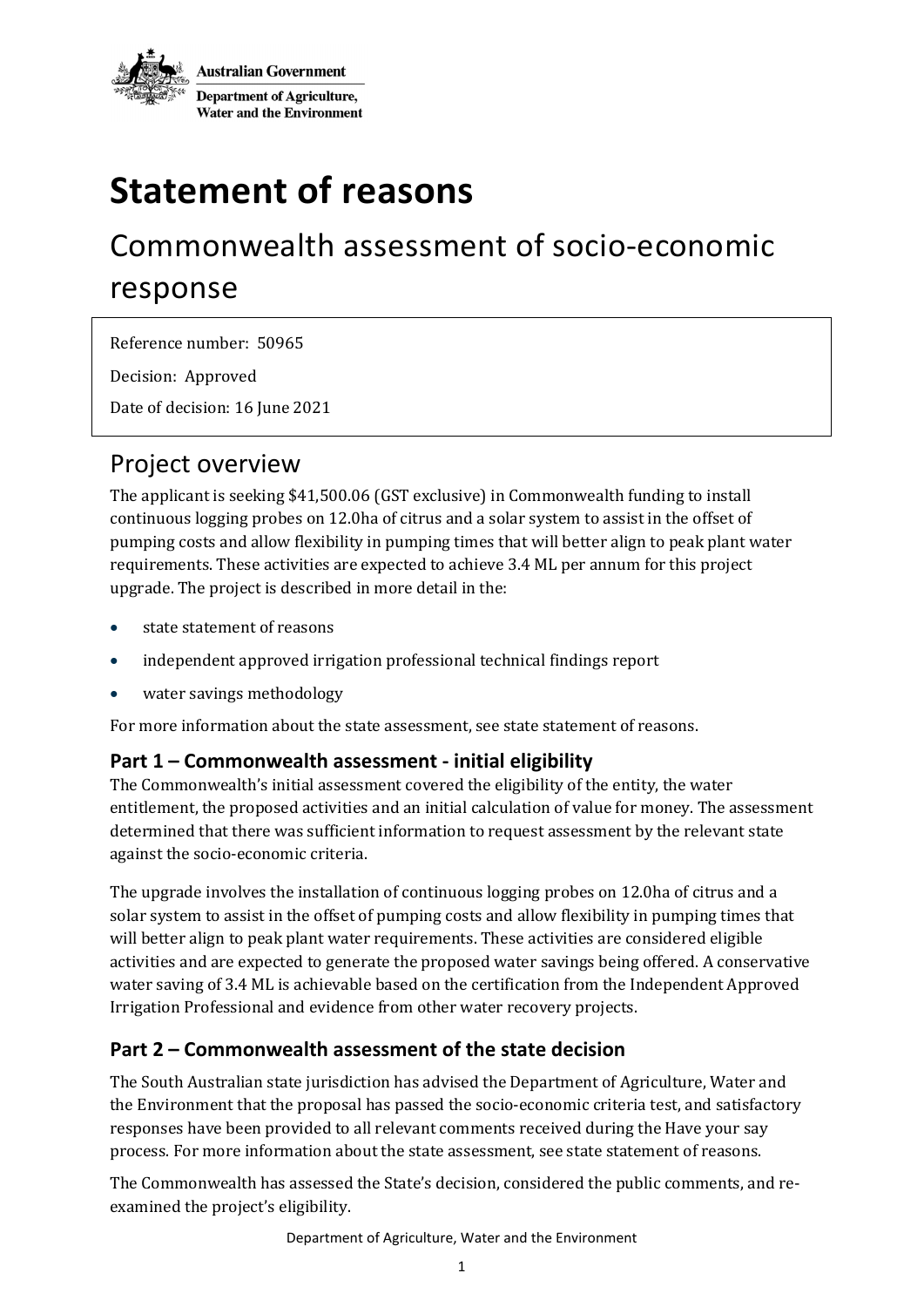#### Statement of reasons

Based on this information, the proposed activities are likely to have neutral to positive socioeconomic impacts:

The proposed activities are all eligible water efficiency measures that will produce water savings sufficient to cover the water entitlements to be provided to the Commonwealth Environmental Water Holder, as stated in the independent approved irrigation professional's technical report. For more information about the report, see state statement of reasons.

- Crop productivity will be maintained or increased as a result of the works leading to positive socio-economic outcomes for the applicant and the community.
- Local contractors will undertake part of the works which will provide flow on benefits to local businesses and communities.
- There is no planned reduction in employment.
- Upgraded infrastructure will contribute to the long-term sustainability of the business and region.
- There is no hydrological connection, or no significant change to the hydrological flows between the property and nearby water bodies used for social or cultural reasons, and therefore no social or cultural impacts.
- Taking into account the projects previously approved under the WEP, implementing this project would not result in cumulative impacts beyond those already considered in this assessment
- There will be no negative effect on any stream flow, or wetland that has been used for recreational activity by the local community.
- There will be no impact on local community weirs, storages, or parks therefore no impact community amenity.
- The water savings retained by applicants will:
	- increase water available for consumption by reducing water losses that are currently not available to the consumptive pool
	- reduce demand on the consumptive pool once the project is completed by reducing the need for water delivery to a greater volume than the water entitlements to be provided to the Commonwealth Environmental Water Holder
	- improve the applicant's resilience to climate and water variability.

On this basis, the proposed project is likely to have neutral to positive socio-economic outcomes.

#### **Part 3 – Commonwealth response to public comments**

The public comment was responded to by the relevant jurisdiction.

Additional responses by the Commonwealth are:

- The maximum funding available to the applicant is limited to the total cost of the proposed works. The total funding including administration must not exceed 1.75 times the value of the water.
- The volume of water required to be returned to fund a proposed project will be a factor of the market price of water at the time of submission and the 1.75 multiplier as described in the approach to water valuation.